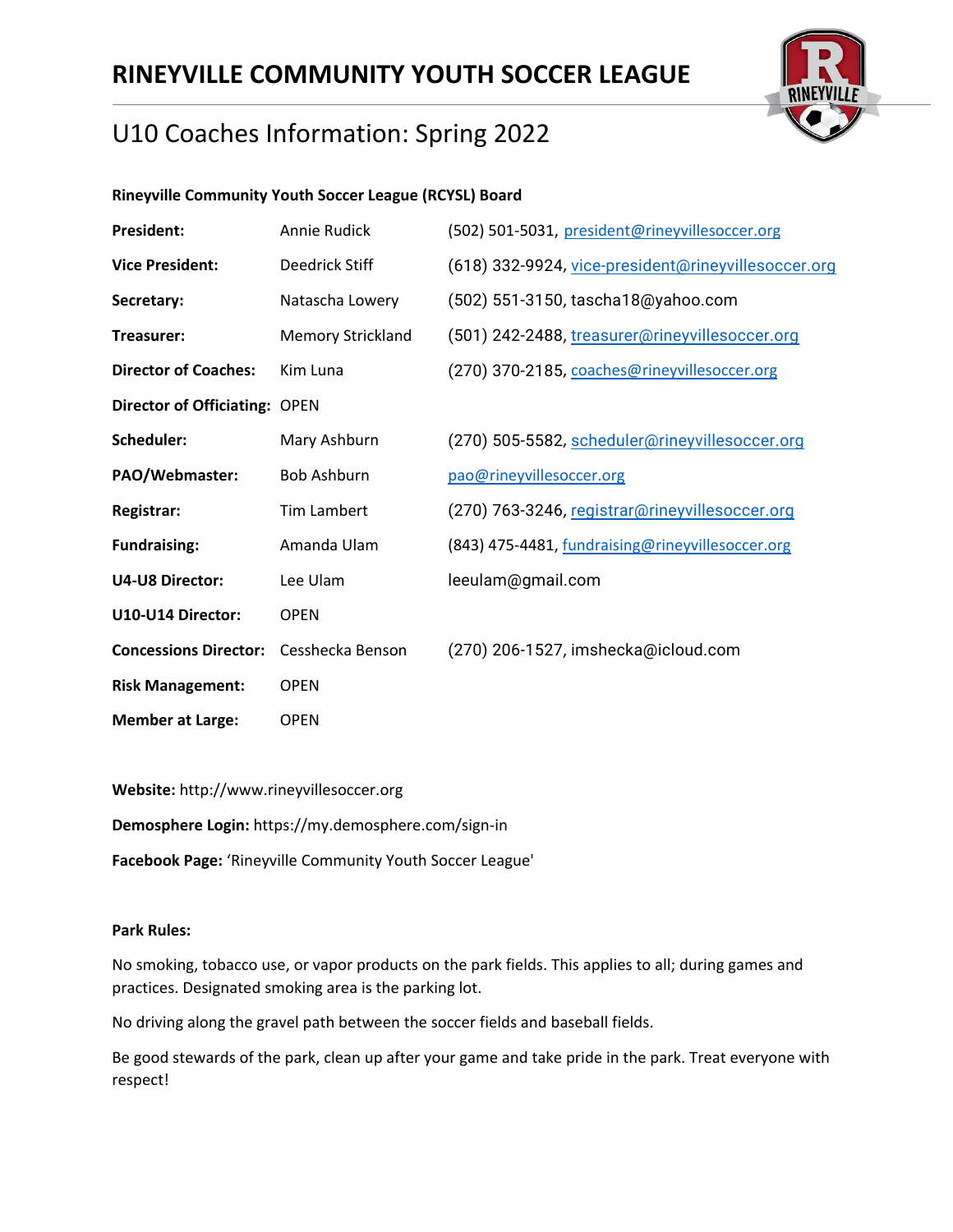

Coach Responsibilities:

Complete the KYSA background check and SafeSport training before the first practice. Ensure the assistant coach and any parent volunteer(s) also complete prior to interacting with the team.

Review the park rules with parents.

Inform your parents of the following suggestions and requirements:

- Shin guards (required)
- Remove all jewelry (required-includes new piercings)
- Cleats (optional, strongly encouraged)
- Soccer ball (optional encouraged) U10 Size 4 ball

Explain Code of Conduct to team and parents.

No yelling, berating, cursing at kids, refs, coaches, or fellow parents and spectators. If they have a problem, ask them to take it offline and it can be discussed with the coach or board members in private after the game or practice.

This is a recreational league. U8 and below do not keep score it is a time to develop players. Move your kids to multiple positions to learn what they are good at and what they enjoy. Each player must play at least half the game.

Parents and spectators must sit on the opposite side of the field from the team, NOT behind the goals. Each team is allowed to have a head coach and one assistant coach. If required a parent volunteer can be utilized in the absence of an assistant coach to help keep kids on the bench under control. Anyone directly interacting with players is required to complete the US Soccer required SafeSport training.

Teach kids soccer rules, team play and sportsmanship.

The fields are shared among all teams. There are limited number of fields and goals; teams must stick to the agreed upon practice times. Coaches are responsible for supplying their own practice outlines. Practice resources are available online at www.kysoccer.net

Game jerseys (home and away) will be given to all players which they are allowed to keep. Black shorts (without pockets encouraged), black socks, cleats, shin guards, and balls must be bought by the parent. There are some cleats and shinguards available from the donated items. Contact Annie Rudick for access to the donated equipment tote.

At the end of the season, medals will be provided by RCYSL. Distributing them to your team is your responsibility to plan.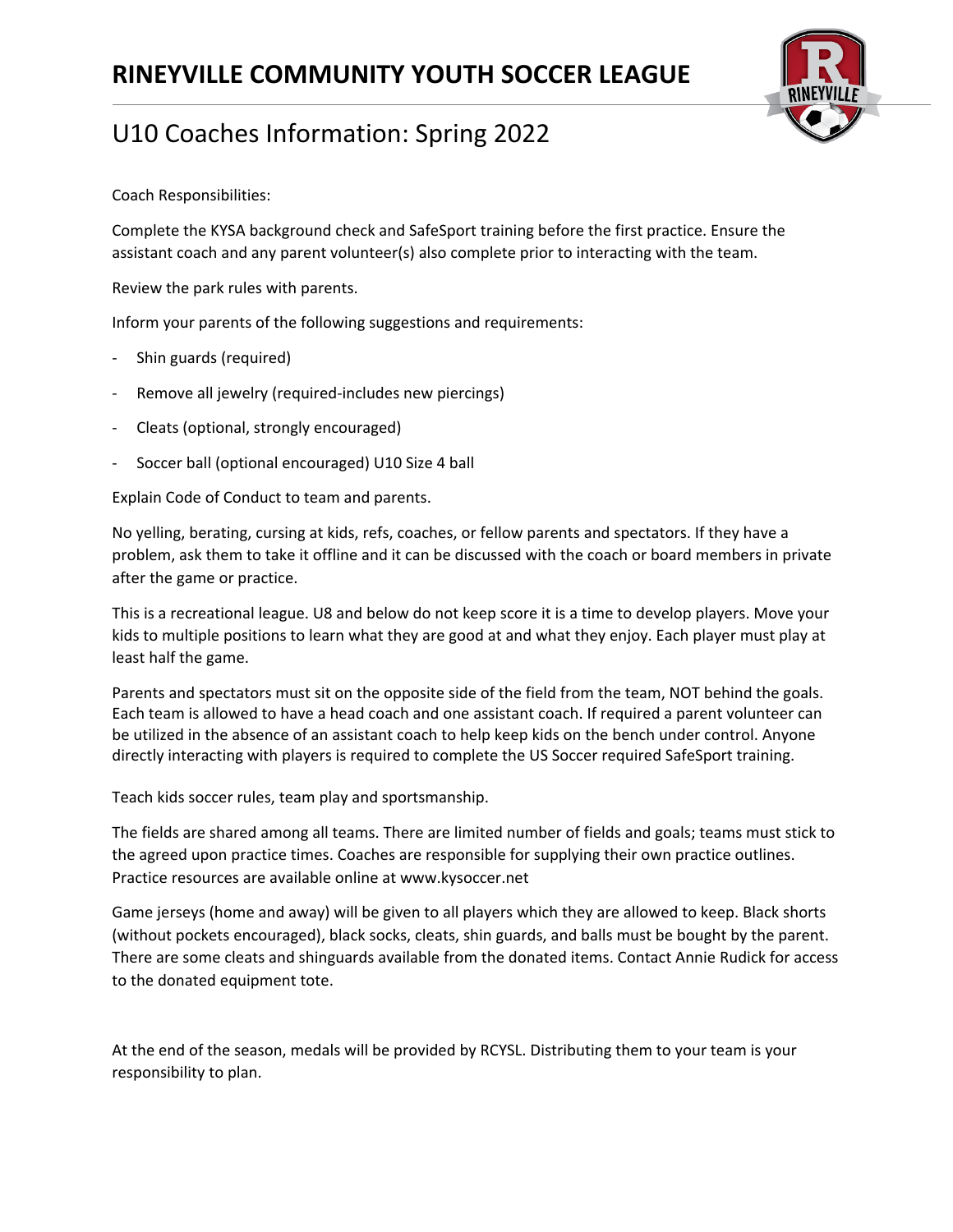

# U10 Coaches Information: Spring 2022

Be kind to the referees, many of them are kids themselves and still learning. Always remember you are here to help kids learn the basic skills of soccer.

Don't be afraid to ask questions or ask for help.

Games:

U10 is 7 V 7 with goalie, size 4 ball

Scheduling:

Schedules will be posted on the Demosphere app and emailed to the coaches.

Any issues with the schedule should be addressed with Mary Ashburn, Scheduler.

Coaches do not have the ability to cancel a game for weather, this is the responsibility of the head ref or risk management director. If no ref is present for your game, it will be decided between the two head coaches. Rule to go by is – if you see lightning or hear thunder game is delayed for 30 minutes; time restarts upon either occurrence. If the game is going to be delayed for 2x 30 minute periods, game should be cancelled. During the delay, all players must leave the field with parent/guardian to their vehicle or designated storm shelter if available.

Coaches need to notify the scheduler as soon as possible if they will not have enough players to field a team.

We will make every effort to reschedule games if they are cancelled due to weather.

#### Maintenance:

Each age bracket will be responsible for maintaining the lines on their respected fields. This will be set up on a rotational basis. If a Coach elects to utilize parents to line the field, the Coach is responsible for coordinating for required equipment to do so.

### Snacks:

It is suggested that you assign different parents to bring snacks for the team after games. This can be added to your schedule in Demosphere.

#### Pictures:

Will be conducted on a specific date, with a designated time for each team. Order forms will be provided prior to allow your families the opportunity to review what they want and make the process faster.

If you elect to not take part in the league picture day, you are responsible for coordinating with the photographer on date and time of pictures. If you elect to use a different photographer they must be available for the entire team and provide a reasonable service. Pictures are very important to parents!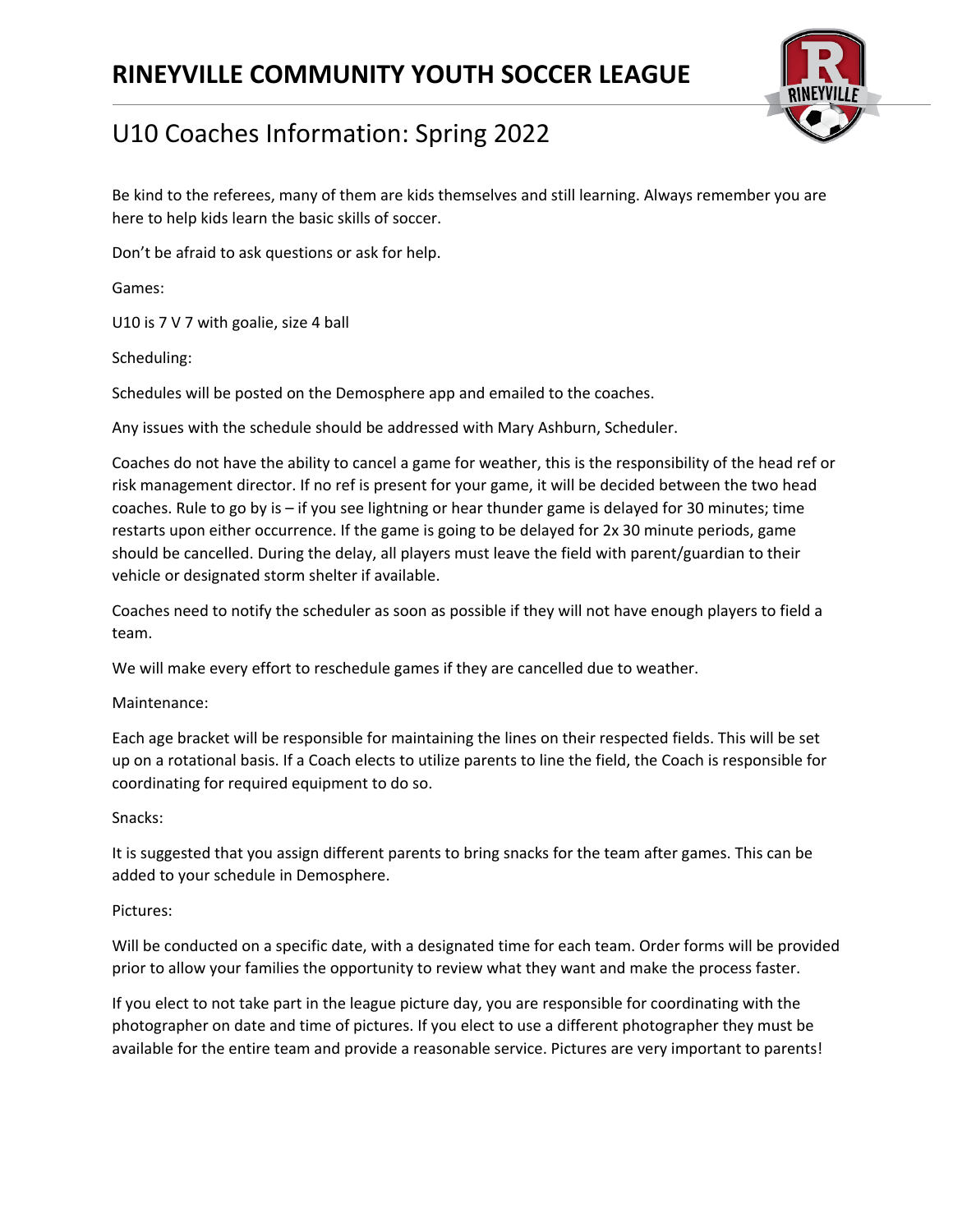

Fundraising:

The League T-shirt - Parent shirts are the biggest fundraiser for the league. These are shirts that parents can purchase and can have them custom printed with text of their choice. The color of the shirts will be similar to the color of the team jerseys. Shirts will be ordered through Gerald's via an online store this season. The profit from these shirts will go toward field maintenance, supplies and equipment. We encourage you to tell friends and family to support the league and their soccer player by purchasing a shirt.

Field Locations:

Radcliff – Dawley Park, Dawley Park Dr, Radcliff, KY, 40160

Vine Grove – Optimist Park, Douglas Acres, Vine Grove, KY 40175

Ft Knox – Caruso Sports Complex, 1050 9th Calvary Regiment Ave, Ft Knox, KY 40122

Ft Knox – Warrior Transition Unit Fitness Turf Field, 9th Cavalry Regiment Ave, Fort Knox, KY 40122

Meade Co – Meade County River Front Park, 146 Water St, Brandenburg, KY 40108

Elizabethtown - Mike Carroll Soccer Complex, 217 Peterson Dr. Elizabethtown, KY 42701

Elizabethtown - Elizabethtown Sports Park, 1401 West Park Road, Elizabethtown, KY 42701

Larue County – Abraham Lincoln Elementary, 2101 Lincoln Farm Rd, Hodgenville, KY 42748

10 and Under

Laws of the Game – Modified Law 1 – The Field of Play DEVELOPMENT FIELD Dimensions: The field of play must be rectangular. The length of the touchline must be greater than the length of the goal line.

Length: minimum 165 feet Width: 105 feet

Field Markings: Distinctive lines not more than (5) inches wide. The field of play is divided into two halves by a halfway line. The center mark is indicated at the midpoint of the halfway line. A circle with a radius of 24 feet is marked around it.

The Goal Area: 12 feet out from the goal line x 24 feet wide.

The Penalty Area: 26 feet out from the goal line x 72 feet wide.

Flagposts: Conform to FIFA Laws of the Game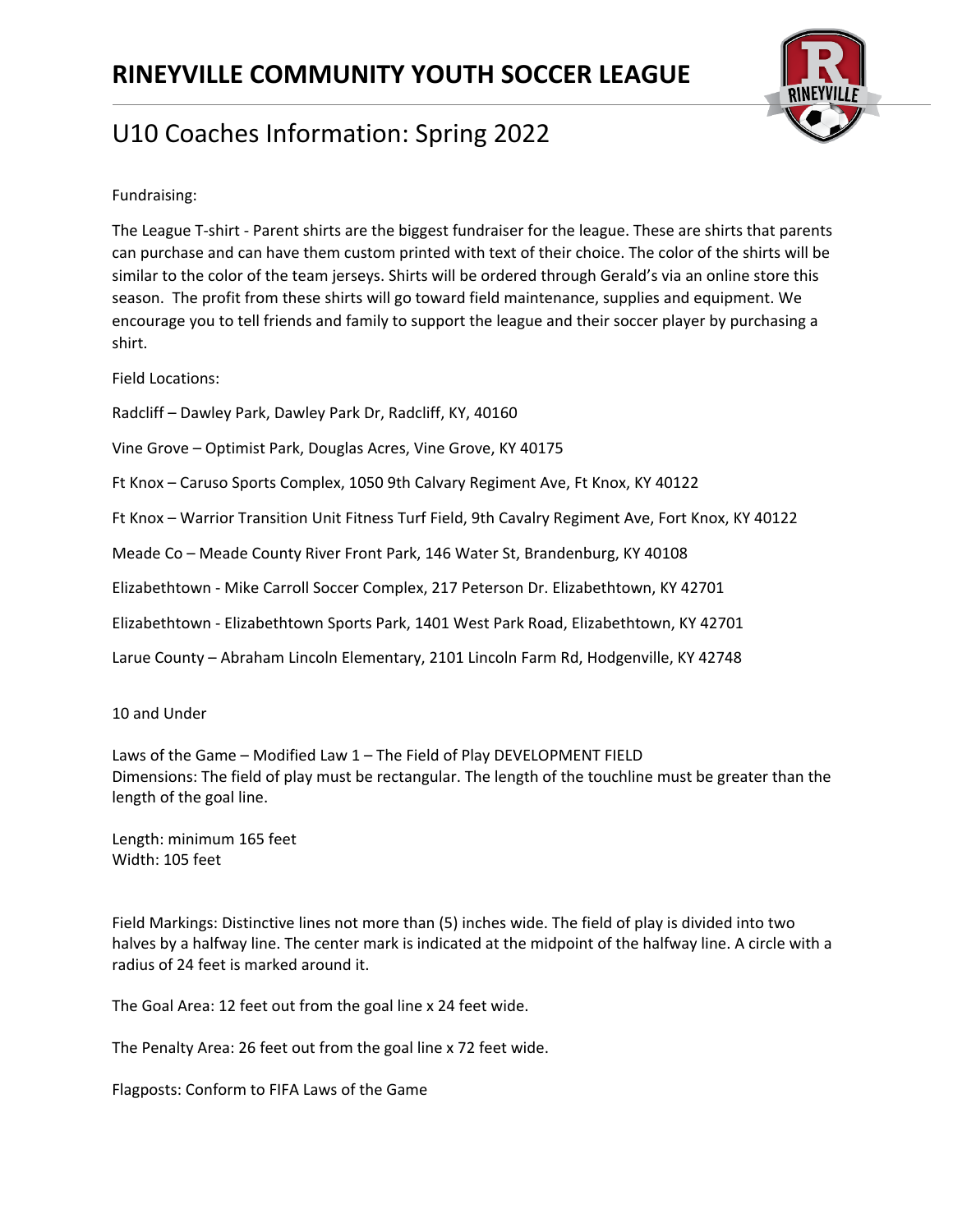

# U10 Coaches Information: Spring 2022

The Corner Arc: Conform to the FIFA Laws of the Game.

Build Out Line: Will be the center line. Optional; Equal distance between the top of the penalty area and the center line.

Goals: Goals must be placed on the center of each goal line. They consist of two upright posts equal distance from the corners and joined at the top by a horizontal crossbar. The recommended distance between the posts is twelve (12) feet and the distance from the lower edge of the crossbar to the ground is six (6) feet.

Optional: For the developmental field the goal may be a maximum of 6 feet high by 18 feet wide.

Law 2 – The Ball Size four (4). The ball will need to be FIFA Quality.

Law 3 – The Number of Players A match is played by two teams, each consisting of not more than seven (7) players, one of whom is the designated goalkeeper. A match may not start or continue if either team consists of fewer than five players.

Substitutions: At any stoppage of play and unlimited.

A player who is suspected to have a head injury leaves the field of play for additional evaluation, a substitution can be made in that moment.

Playing time: Each player SHALL play a minimum of 50% of the total playing time, which is controlled by the coach. Teams and matches may be coed. The maximum team roster size is twelve (12).

### Law 4 – The Players Equipment

Conform to FIFA Laws of the Game. Non-uniform clothing is allowed based on weather conditions; however, jersey must be worn on top of additional clothes; hoods must be tucked in for safety reasons. Uniforms must distinguish teams. Shin guards are MANDATORY for both practices and games and must be covered entirely by socks. If needed, teams can be distinguished by scrimmage vests. Goalies will be distinguished by a different color jersey or scrimmage vest.

#### Safety

A player must not use equipment or wear anything that is dangerous to himself or another player (including any kind of jewelry; with the exception of a medical alert bracelet, hair accouterments (barrettes and such), cannot be medal or protrude from the head for safety issues).

#### Law 5 – The Referee

Registered referee with a minimum U. S. Soccer certification of Grade 8 or parent/coach or assistant coach.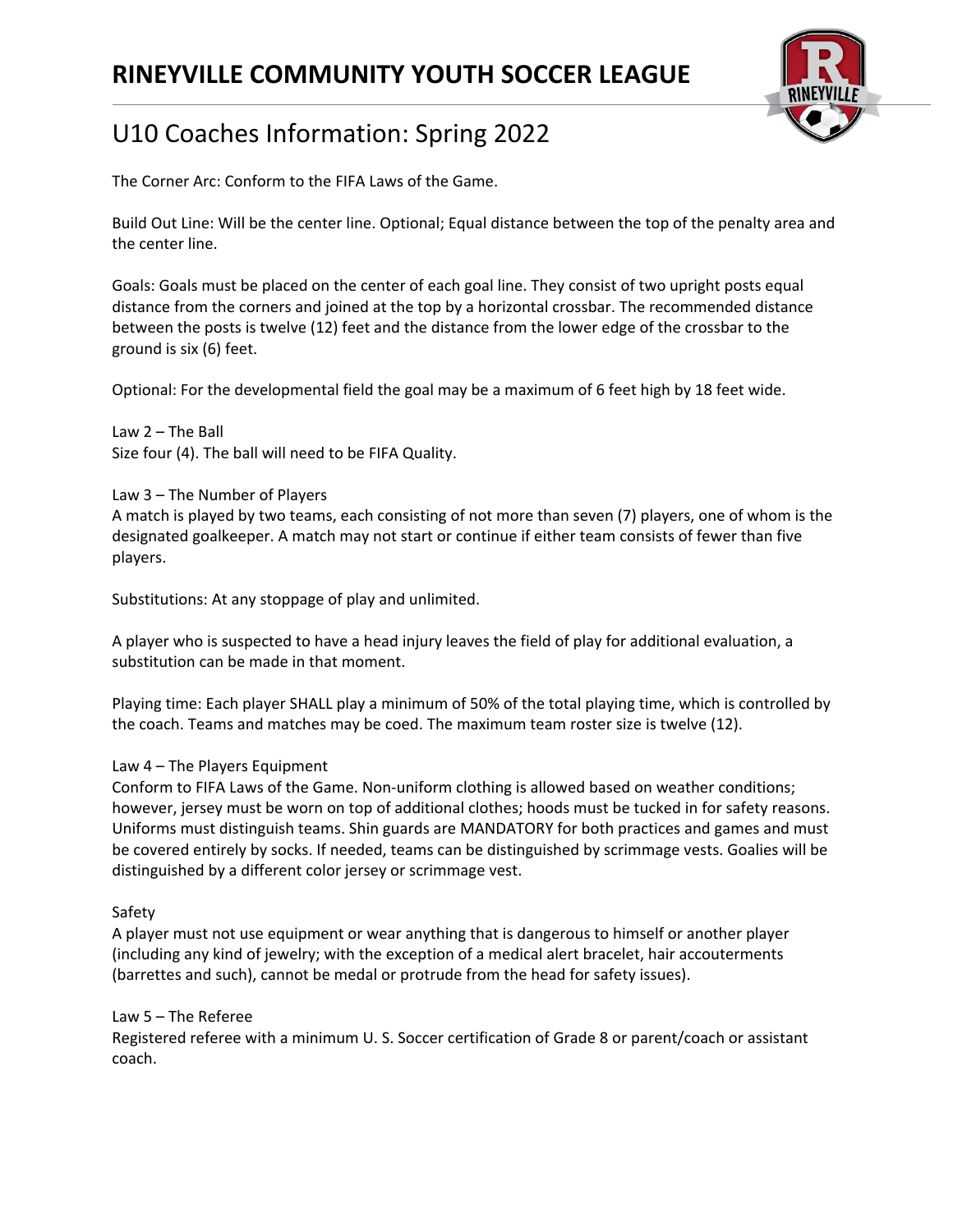

Law 6 – The Other Match Officials None.

Optional: Use registered Assistant Referees, if available. If registered Assistant Referees are not assigned, it is permissible to use club linesmen/women (preferably parents) to signal ball out of play only.

### Law 7 – The Duration of the Match

Conform to the FIFA with the exception of the match being divided into two (2) equal halves of twentyfive (25) minutes. There shall be a half-time interval of up to ten (10) minutes. No added time at the end of either half.

Law 8 – The Start and Restart of Play Conform to the FIFA Laws of the Game, with the exception that the defending team is at least eight (8) yards from the ball until it is in play. No Punting or Drop Kicks

Law 9 – The Ball In and Out of Play Conform to the FIFA Laws of the Game.

Law 10 – The Method of Scoring Conform to the FIFA Laws of the Game. It is the responsibility of the Coach to get the scores from the Head Referee and post the final score on Demosphere after each game.

### Law 11 – Offside

Conform to the FIFA Laws of the Game, with the exception that the build-out line also serves as an offside line. Check with the home field regarding Offsides.

a. One Referee, No Offsides except if "cherry picking" (Rineyville, Elizabethtown, South Nelson, Radcliff)

- b. Three Referees, Offsides (Vine Grove, Larue Co, Fort Knox)
- c. Either may apply at Meade Co depending on referee coverage.

### Law 12 – Fouls and Misconduct

Conform to the FIFA Laws of the Game with the exception that an indirect free kick is awarded to the opposing team at the spot of the offense if a goalkeeper punts or drop-kicks the ball. If the punt occurs within the goal area, the indirect free kick should be taken on the goal area line parallel to the goal line at the nearest point to where the infringement occurred.

When a player deliberately heads the ball in a game, an indirect free kick should be awarded to the opposing team from the spot of the offense. If the deliberate header occurs within the goal area, the indirect free kick should be taken on the goal area line parallel to the goal line at the point nearest to where the infringement occurred.

Law 13 – Free Kicks

Conform to the FIFA Laws of the Game with the exception that all opponents are at least eight (8) yards from the ball until it is kicked.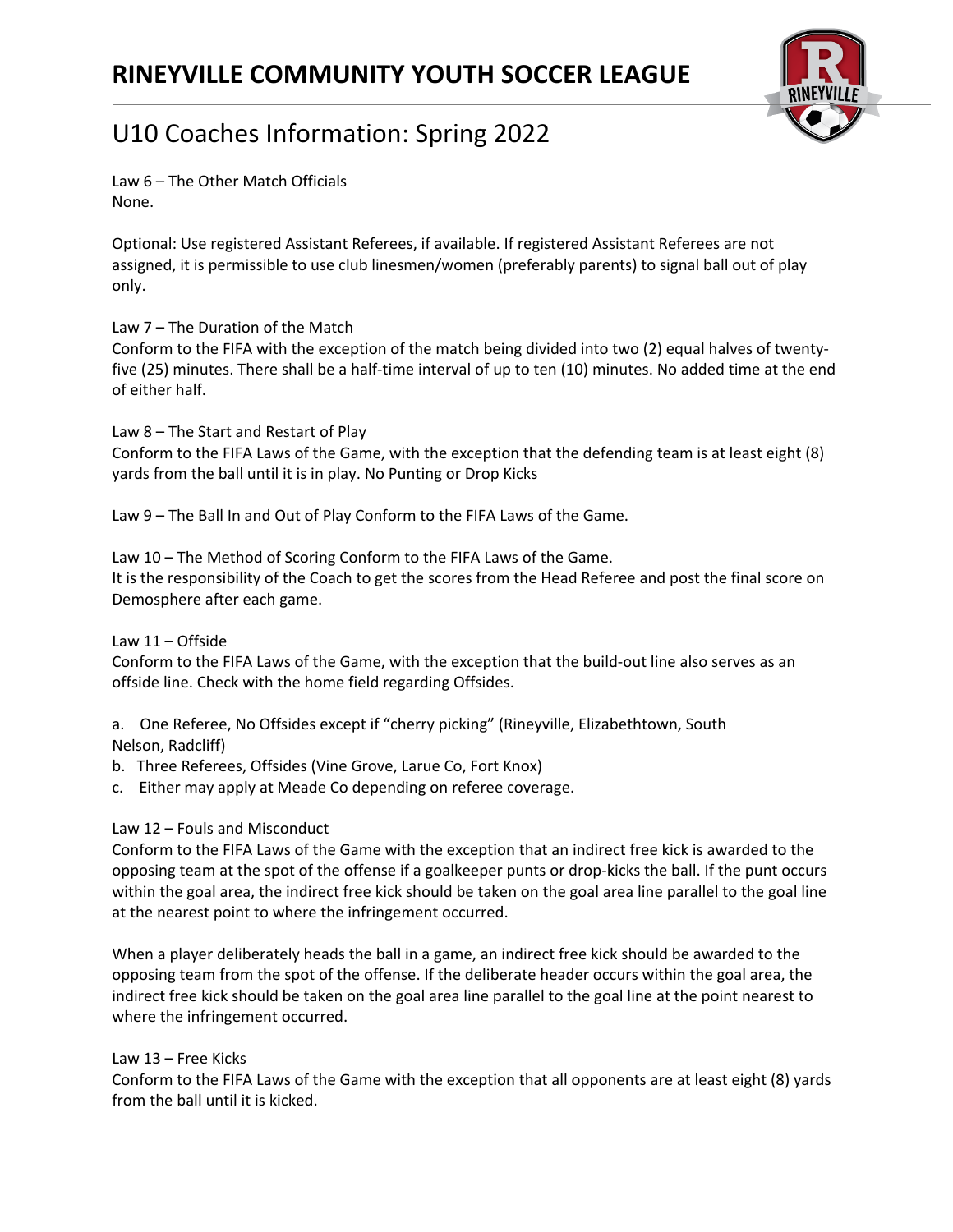

# U10 Coaches Information: Spring 2022

Law 14 – The Penalty Kick

Conform to the FIFA Laws of the Game, with the exception that the penalty mark is ten (10) yards from the goal line.

Law 15 – The Throw-In Conform to the FIFA Laws of the Game.

Law 16 – The Goal Kick

Conform to the FIFA Laws of the Game with the exception that opposing players must retreat behind the build out line until the ball is in play. The team taking the goal kick may choose to restart play before the opponents have retreated behind the build out line. The ball is in play when it is kicked directly out of the penalty area.

Law 17 – The Corner Kick Conform to the FIFA Laws of the Game with the exception that opponents remain at least eight (8) yards from the ball until it is kicked.

Coaches Box – Coaches will stay on their respected half of the field.

Laws of the Game links:

https://ussoccer.app.box.com/s/xx3byxqgodqtl1h15865/file/296741999141. https://www.ussoccer.com/referees/laws-of-the-game http://www.kysoccer.net/kysoccer\_administrative/rules/